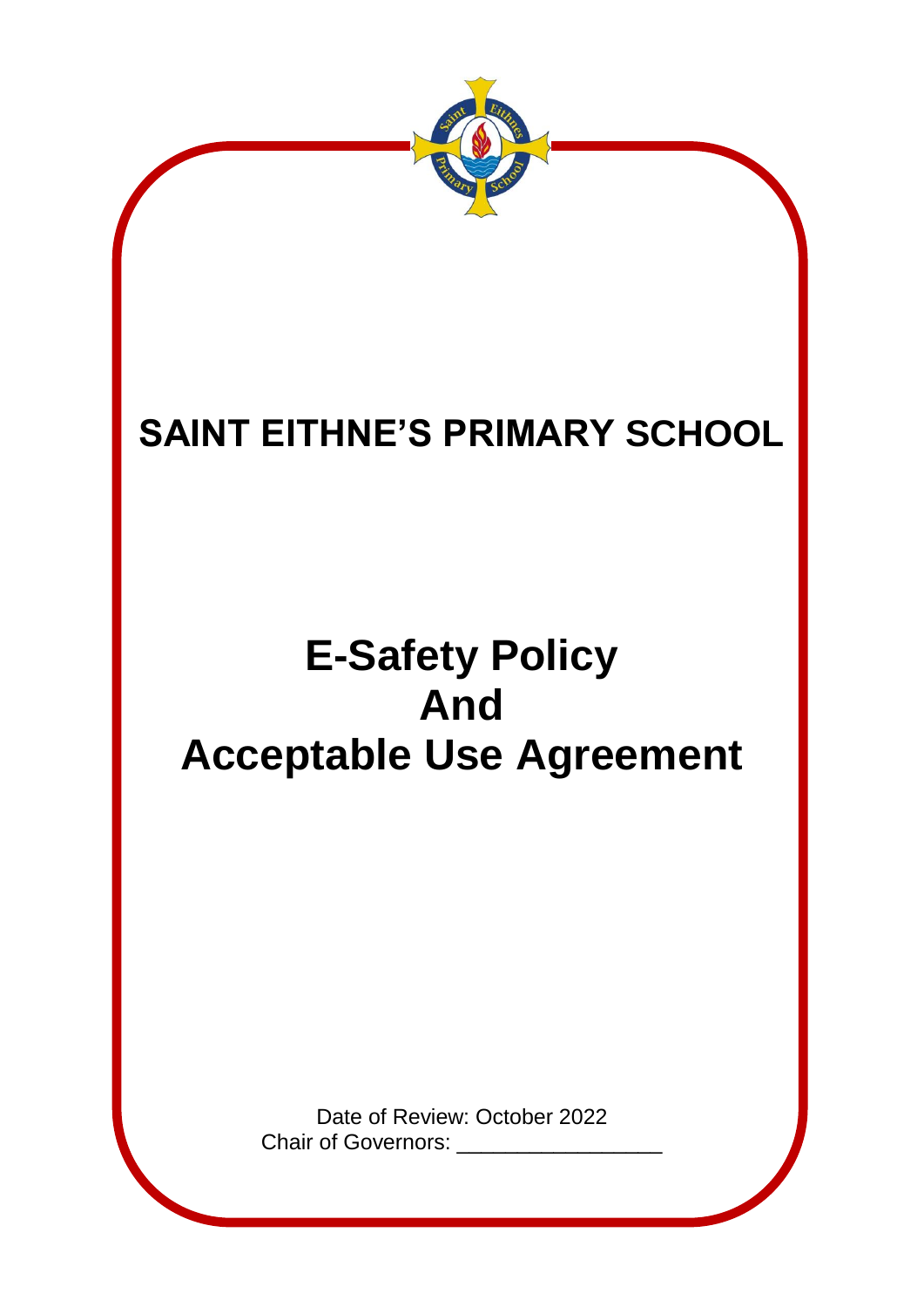# **ICT**

Information and Communications Technology (ICT) covers a range of resources from computerbased technologies to the ever evolving digital communication technologies.

Some of the Internet-based and electronic communications technologies which children are using, both inside and outside of the classroom, are:

- Websites
- Learning Platforms / Virtual Learning Environments
- Email and Instant Messaging
- Social Networking
- Blogs and Wikis
- Podcasting
- Video Broadcasting Skype/Facetime
- Music Downloading
- Gaming
- Mobile/Smart phones with text, video and/or web functionality
- IPads and other tablet devices with internet access

While these ICT resources can be exciting and beneficial all users need to be aware of the range of risks associated with their use.

#### **E Safety**

E-safety encompasses internet technologies and electronic communications via mobile phones, games consoles and wireless technology. It highlights the need to educate children and young people about the benefits, risks and responsibilities of using information technology.

- E-Safety concerns safeguarding children and young people in the digital world.
- E- Safety emphasises learning to understand and use new technologies in a positive way.
- E-Safety is about the education of the risks as well as the benefits so pupils can feel confident online.
- E-Safety is concerned with supporting children and young people to develop safer online behaviours both in and out of school.

In Saint Eithne's Primary School we understand our responsibility to educate pupils in e-Safety. We aim to teach children appropriate behaviours and critical thinking to enable them to remain safe when using the internet and related technologies, in and out the of the classroom.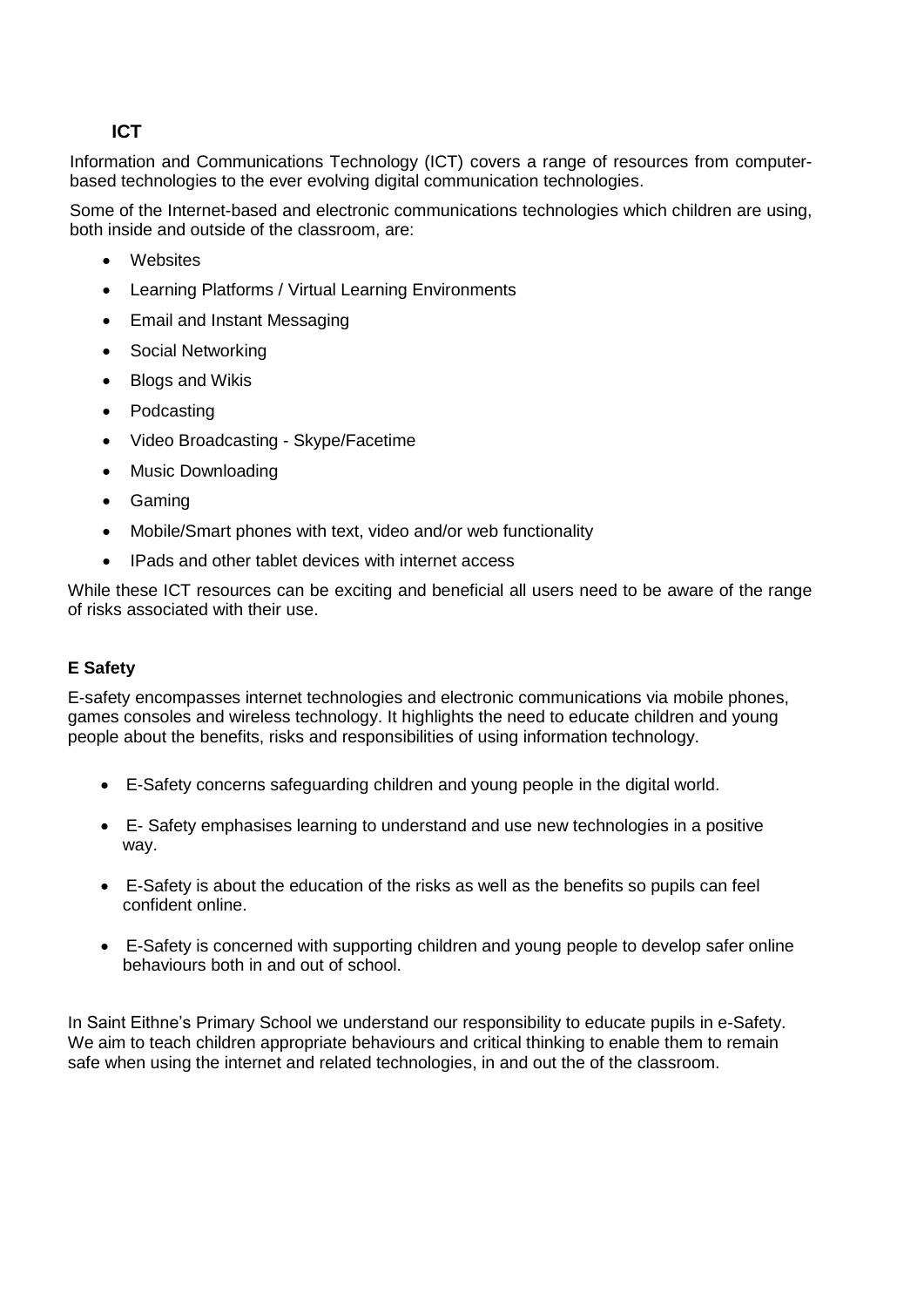#### **Risks and Responses**

The Internet and other digital technologies are very powerful resources which can enhance and potentially transform teaching and learning when used effectively and appropriately. The Internet is an essential element of 21st century life for education, business and social interaction. The Internet is, however, an open communications' channel, available to all. This brings young people into contact with people from all sectors of society and with a wide variety of materials some of which could be unsuitable. Key Concerns are:

#### *Potential Contact*

Children may come into contact with someone on-line who may wish to harm them. Some adults use social networks, chat rooms or e-mail to communicate with children for inappropriate reasons

In our school children will be taught:

- That people are not always who they say they are.
- That "Stranger Danger" applies to the people they encounter through the Internet.
- That they should never give out personal details
- That they should never meet alone anyone contacted via the Internet, and
- That once they publish information (e.g. send inappropriate photographs) it can be disseminated with ease and cannot be fully destroyed although it is important to realise that if we act fast and remove the original posting as soon as possible, we can minimise damage.

#### *Inappropriate Content*

Through the Internet there are unsuitable materials in many varieties. Anyone can post material on the Internet.

Some material is published for an adult audience and is unsuitable for children e.g. materials with a sexual content.

Materials may express extreme views. E.g. some use the web to publish information on weapons, crime and racism which would be restricted elsewhere.

Materials may contain misleading and inaccurate information. E.g. some use the web to promote activities which are harmful such as anorexia or bulimia.

In our school children will be taught:-

- That information on the Internet is not always accurate or true.
- To question the source of information.
- How to respond to unsuitable materials or requests and that they should tell a teacher/adult immediately.

#### *Cyber Bullying*

We are very aware of the potential for pupils to be subjected to cyber bullying via e.g. email, text or social networking sites. If it takes place within school, cyberbullying will be dealt with in line with the school's overall anti-bullying policy, discipline policy and pastoral services.

In our school children will be taught:

- If they feel they are being bullied by e-mail, through social networking sites, text or online they should always tell someone they trust.
- Not to reply to bullying, threatening text messages or e-mails as this could make things worse.
- Not to send or forward abusive texts or e-mails or images to anyone.
- Keep abusive messages as evidence.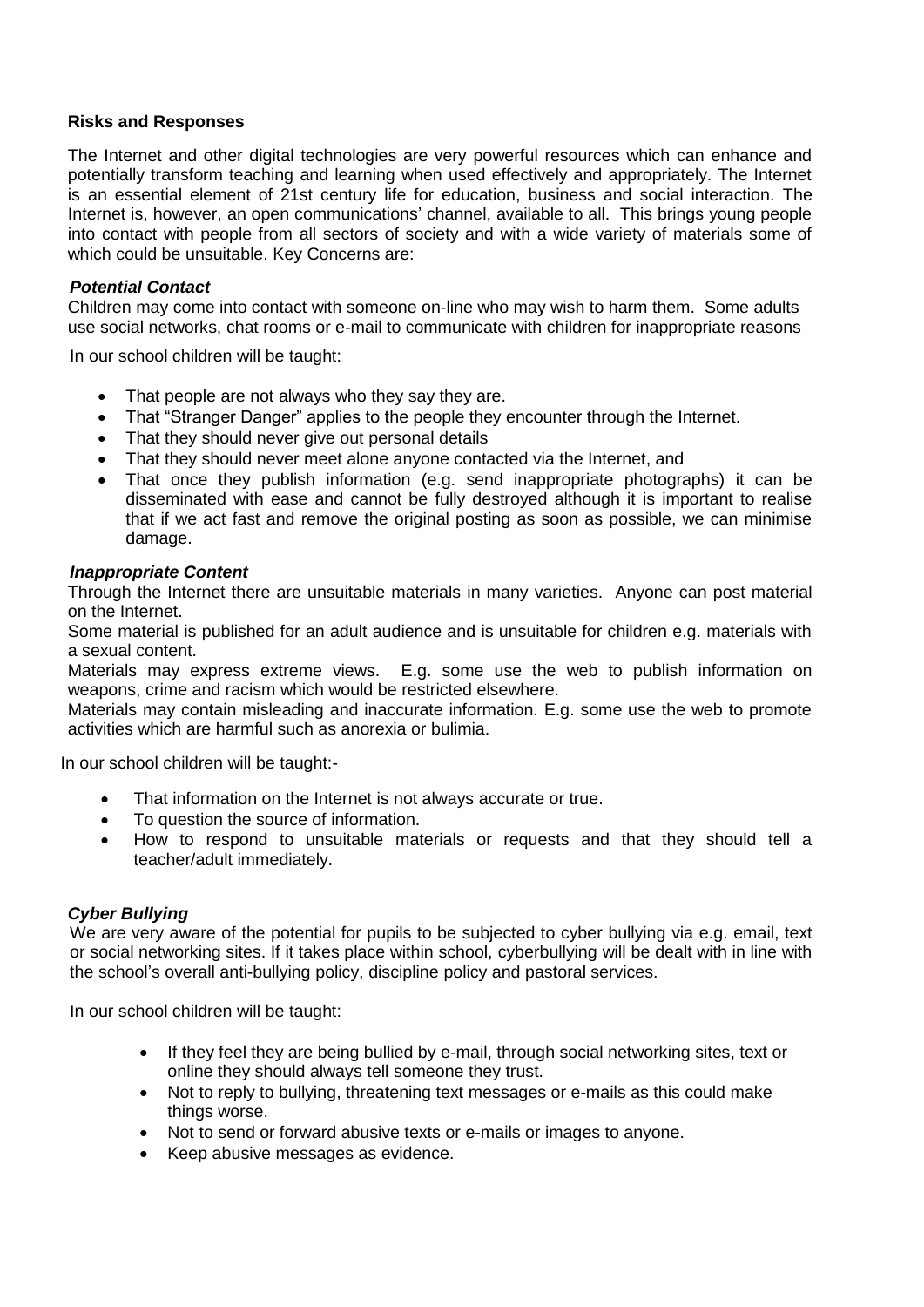Children will be encouraged to report incidents of cyber-bullying to parents and the school to ensure appropriate action is taken.

Children will be encouraged to use websites such as [www.thinkuknow.co.uk](http://www.thinkuknow.co.uk/) to learn how to deal with cyberbullying incidents which may take place in or outside of school

We will keep records of cyber-bullying incidents, if they have occurred within school, to monitor the effectiveness of preventative activities, and to review and ensure consistency in investigations, support and sanctions.

#### **Roles and Responsibilities**

As e-Safety is an important aspect of strategic leadership within the school, the Principal and Board of Governors have ultimate responsibility to ensure that the policy and practices are embedded and monitored. It is the role of the ICT Co-ordinator to keep abreast of current e-safety issues and guidance through organisations such as CEOP (Child Exploitation and Online Protection) and Childnet. Mrs Harrigan has responsibility for leading and monitoring the implementation of e-safety throughout the school.

The Principal/ICT Co-ordinator update Governors with regard to e-safety and all governors have an understanding of the issues at our school in relation to local and national guidelines and advice.

#### **Writing and Reviewing the e-Safety Policy**

This policy, supported by the school's Acceptable Use Agreement for staff, governors, visitors and pupils, is to protect the interests and safety of the whole school community. It is linked to other school policies including those for ICT, Behaviour, Health and Safety, Child Protection, and Antibullying.

It has been agreed by the staff and approved by the Governing Body. The e-Safety Policy and its implementation will be reviewed annually.

#### **E-Safety Skills Development for Staff**

- All staff receive regular information and training on e-Safety issues through the coordinator at staff meetings or planned CPD sessions .
- All staff have been made aware of individual responsibilities relating to the safeguarding of children within the context of e-Safety and know what to do in the event of misuse of technology by any member of the school community.
- New staff members receive information on the school's e-Safety Policy and Acceptable Use Agreement as part of their induction.
- All teachers are encouraged to incorporate e-Safety activities and awareness within their lessons.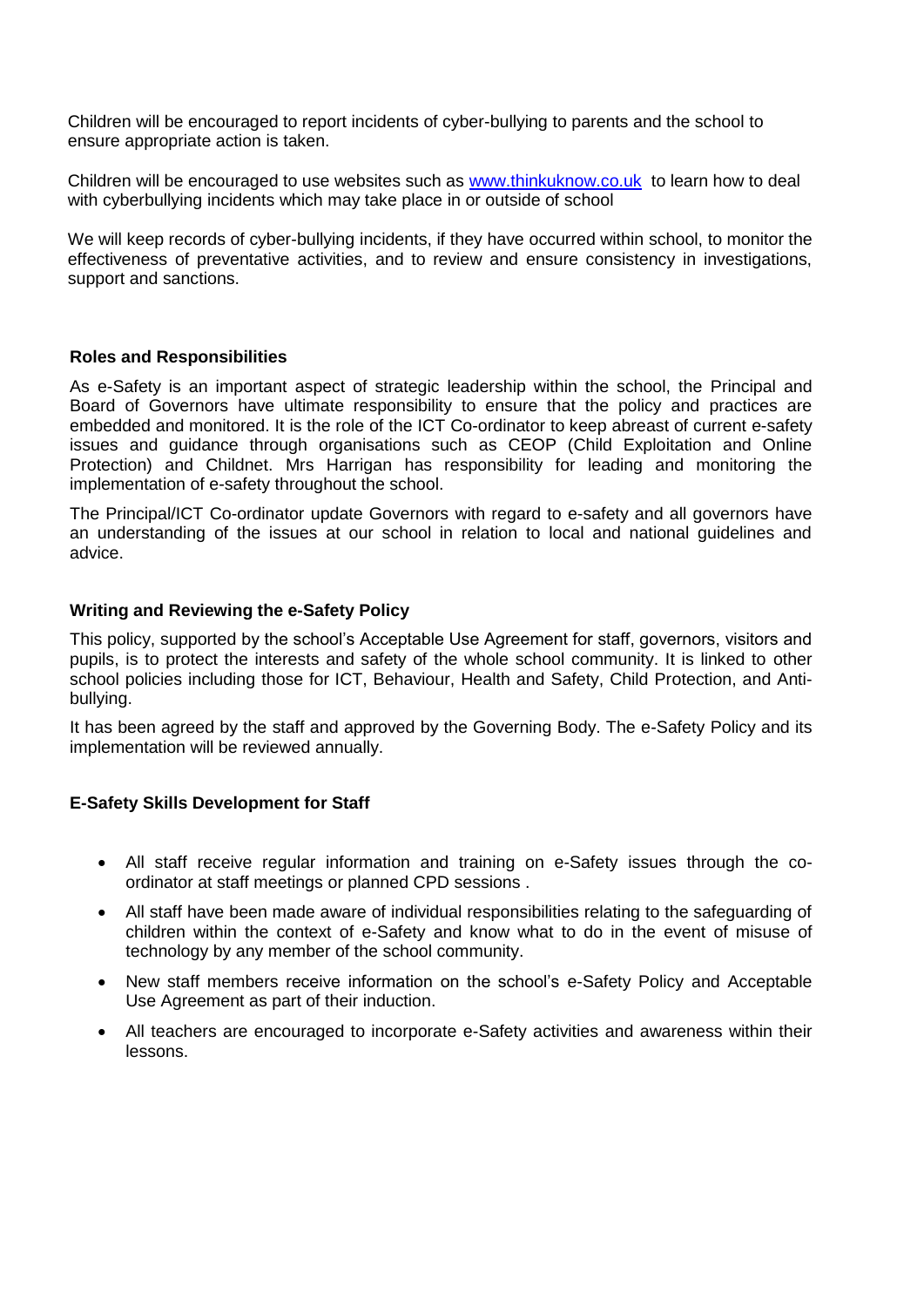#### **E-Safety Information for Parents/Carers**

Parents/carers have an important role to play in promoting e-Safety. We encourage all parents/carers to become involved in e-Safety discussions and activities with their child.

- The school website contains links to sites such as CEOP's thinkuknow, Childline, Child.net and NSPCC which parents can use with their children
- The school communicates relevant e-Safety information through the school website and the school Facebook page.
- Parents/carers/guardians are asked to read through and sign the Acceptable Use Agreement with their child.
- Parents/carers/guardians are required to give written consent to images of their child being taken/used on the display boards in school, local newspapers, school website/facebook page

Parents/carers/guardians are reminded regularly that it is important to promote e-Safety in the home and to monitor Internet use. The following guidelines are provided:

- Keep the computer in a communal area of the home.
- Be aware that children have access to the internet on their mobile phone.
- Monitor on-line time and be aware of excessive hours spent on the Internet.
- Take an interest in what children are doing. Discuss with the children what they are seeing and using on the Internet.
- Advise children to take care and to use the Internet in a sensible and responsible manner. Know the SMART tips.
- Discuss the fact that there are websites which are unsuitable.
- Discuss how children should respond to unsuitable materials or requests.
- Remind children never to give out personal information online.
- Remind children that people on line may not be who they say they are.
- Be vigilant. Ensure that children do not arrange to meet someone they meet on line.
- Be aware that children may be using the Internet in places other than in their own home or at school.
- Be aware that the minimum age for social media apps eg Facebook, Snapchat and Instagram is 13, this is in compliance with the US Children's Online Privacy Protection Act.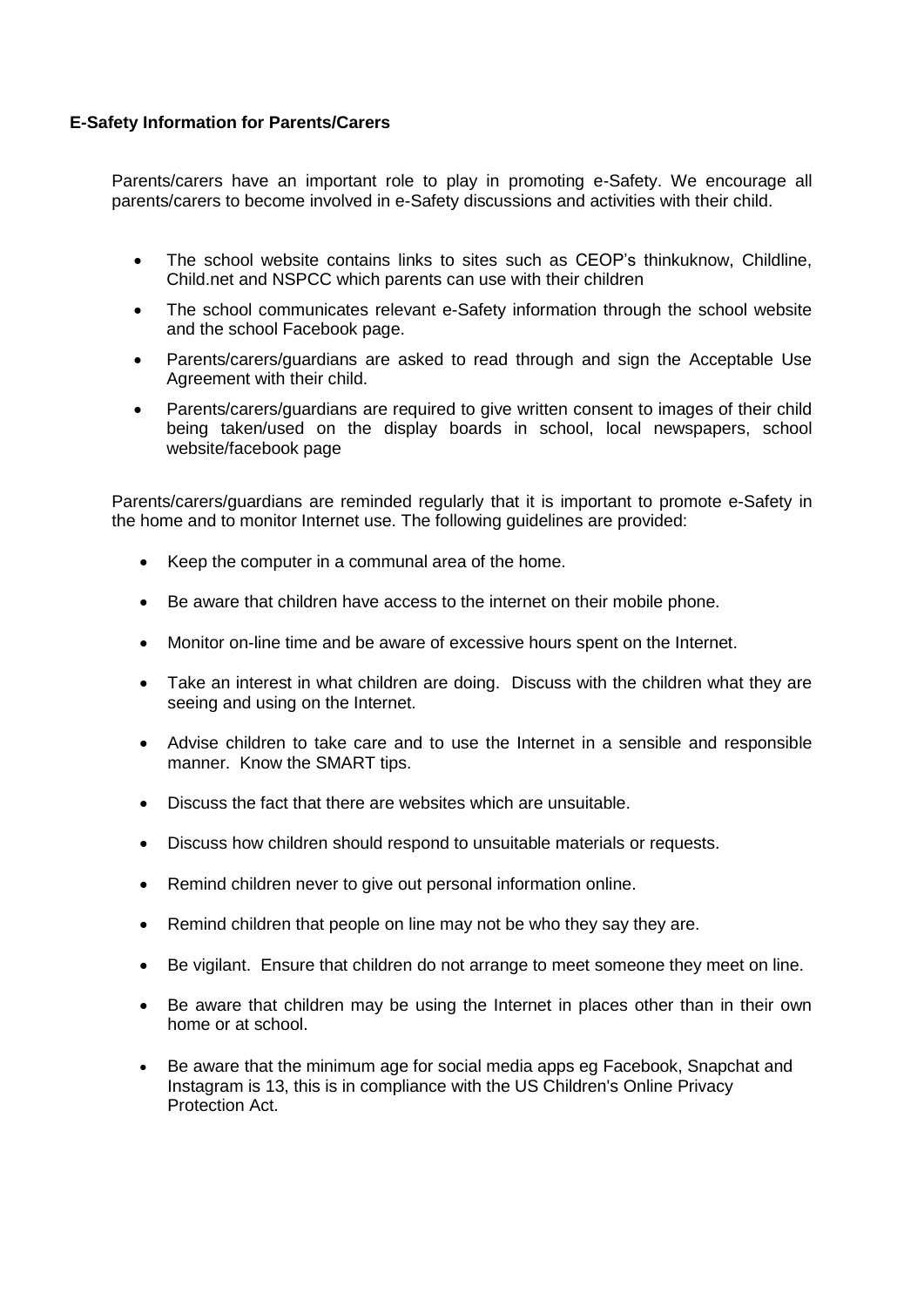# **Teaching and Learning**

#### **Internet use:**

- Teachers will plan for and provide opportunities across the curriculum for children to develop their e-Safety skills.
- Educating children on the dangers of technologies that may be encountered outside school is done informally, when opportunities arise, and as part of the e-Safety curriculum.
- Children are made aware of the impact of online bullying and know how to seek help if these issues affect them. Children are also made aware of where to seek advice or help if they experience problems when using the Internet and related technologies; i.e. parent/carer/guardians, teacher/trusted member of staff, or an organisation such as Childline/NSPCC/CEOP.
- The school Internet access is filtered through the C2k managed service using a Websense filtering solution.
- No filtering service is 100% effective, therefore all children's use of the Internet is supervised by an adult.
- Use of the Internet is a planned activity. Aimless surfing is not encouraged. Children are taught to use the Internet in response to a need e.g. a question which has arisen from work in class.
- Children are taught what Internet use is acceptable and what is not and given clear objectives for Internet use.
- Children are educated in the effective use of the Internet in research, including the skills of knowledge location, retrieval and evaluation.
- The school will ensure that the use of Internet derived materials by staff and pupils complies with copyright law.
- Children are taught to be Internet Wise. Children are made aware of Internet Safety Rules and are encouraged to discuss how to cope if they come across inappropriate material. They will be taught to be "SMART"

**E-mail:**

**Only the Primary 6 and 7 children will have access to e-mail in school for 'exchange' purposes.**

- Pupils may only use C2k e-mail accounts on the school system.
- Pupils must immediately tell a teacher if they receive offensive e-mail.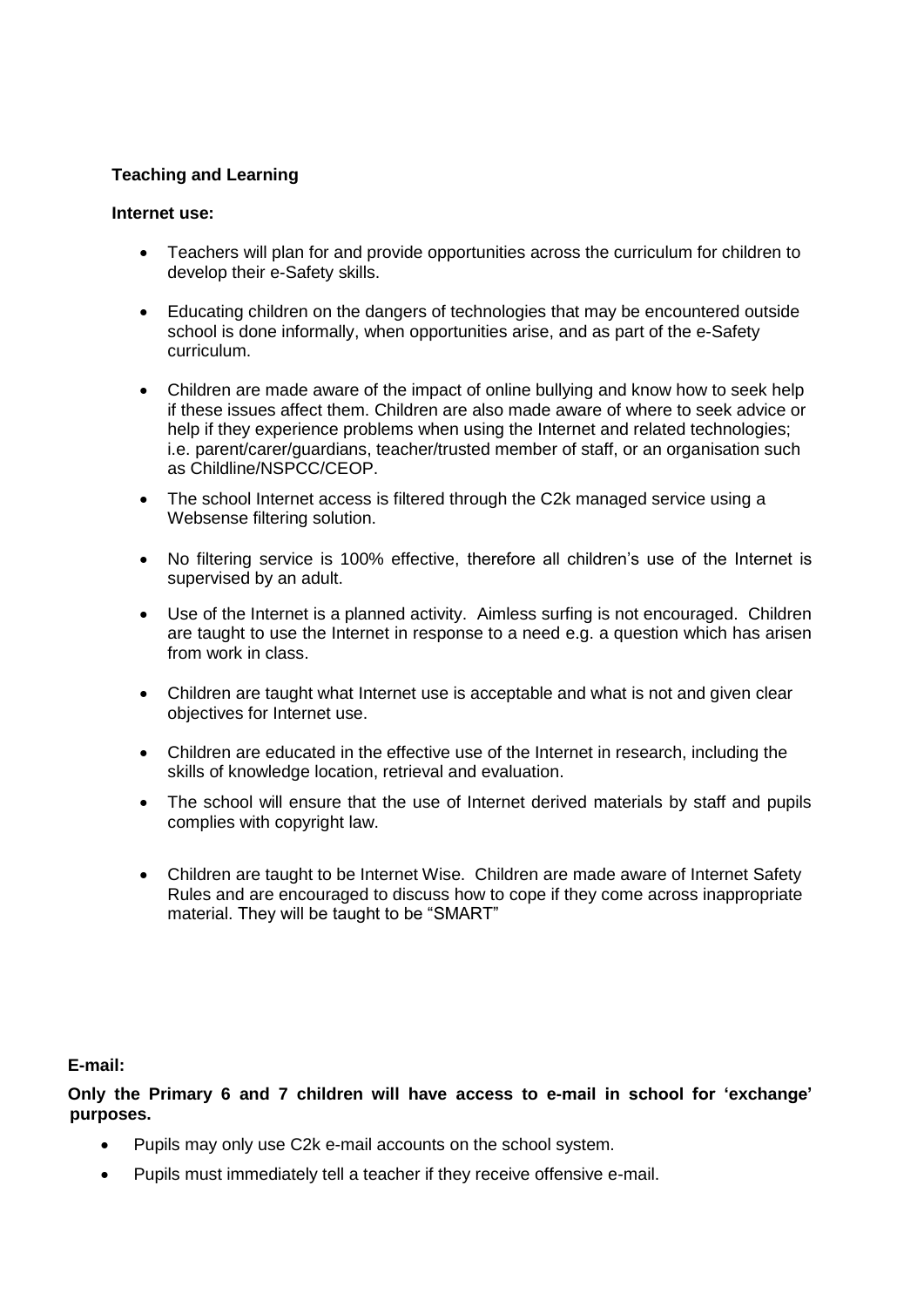- Pupils must not reveal personal details of themselves or others in e-mail communication, or arrange to meet anyone without specific permission.
- Forwarding chain letters is forbidden.
- Sending or displaying insulting or offensive messages/pictures is forbidden.
- Using obscene language is forbidden

#### **Social Networking:**

- Through the C2k system our school currently blocks access to social networking sites.
- Pupils and parents /carers/guardians will be advised that the use of social network spaces outside school is inappropriate for primary aged pupils. However, we accept that some pupils will still use them; they will be advised never to give out personal details of any kind, which may identify them or their location.
- Pupils are advised to set and maintain profiles on such sites to maximum privacy and deny access to unknown individuals.
- Our pupils are asked to report any incidents of bullying to the school.
- School staff will not add children as 'friends' if they use these sites.

#### **Portable Technologies:**

- The use of portable devices such as memory sticks and external hard drives will be monitored closely as potential sources of computer virus and inappropriate material.
- Staff should not store pupils' personal data and photographs on memory sticks.
- Pupils are not allowed to use personal mobile phones during class.
- Staff should not use personal mobile phones during designated teaching sessions.

#### **iPads**

iPads are used for digital storytelling, internet research, and to support learning and teaching across the curriculum via the use of a range of appropriate apps. When using iPads, children will be reminded to be Internet Wise and apply the Internet safety rules. They will not be allowed to use iPads to:

- Take photos of pupils/staff without permission or direction from the teacher.
- Take videos of pupils/staff without permission or direction from the teacher.

#### **Managing Video-conferencing:**

- Videoconferencing will be via the C2k network to ensure quality of service and security.
- Videoconferencing will be appropriately supervised.

#### **Publishing Pupils' Images and Work**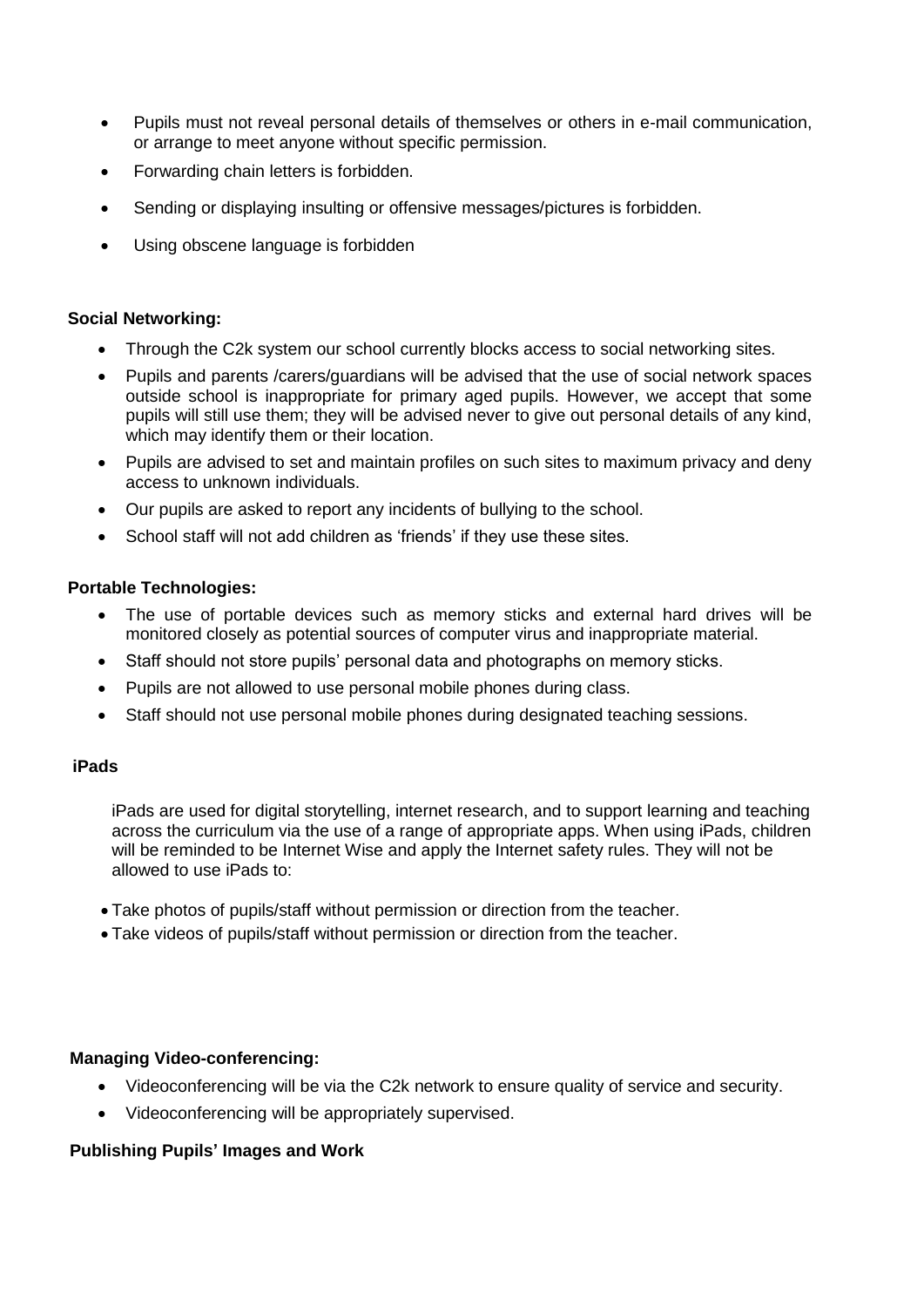- Written permission from parents/guardians/carers will be obtained before photographs of pupils are published on the school Website/Facebook page. This consent form is considered valid for the entire period that the child attends this school unless there is a change in the child's circumstances where consent could be an issue.
- Parents/carers may withdraw permission, in writing, at any time.
- Pupils' full names will not be used anywhere on the School Website, particularly in association with photographs.
- Pupil's work can only be published by outside agencies with the permission of the pupil and parents/carers/guardians.

#### **Policy Decisions:**

#### **Authorising Internet access**

- Pupil instruction in responsible and safe use should precede any Internet access and all children must sign up to the Acceptable Use Agreement for pupils and abide by the school's e-Safety rules. These e-Safety rules will also be displayed clearly in all rooms.
- As part of the Acceptable Use Agreement children will know that if they deliberately break the rules they could be stopped from using the Internet/E-mail and that parents/carers will be informed.
- Access to the Internet will be supervised.
- All parents/guardians/carers will be asked to sign the Acceptable Use Agreement for pupils giving consent for their child to use the Internet in school by following the school's e-Safety rules and within the constraints detailed in the school's e-Safety policy.
- All staff must read and agree in writing to adhere to the Acceptable Use Agreement for Staff before using any school ICT resource.

#### **Password Security:**

- Adult users are provided with an individual login username and password, which they are encouraged to change periodically. Login details should not be shared with pupils.
- All pupils are provided with an individual login username and password. They are encouraged to keep details of usernames and passwords private.
- Pupils are not allowed to deliberately access files on the school network which belong to their peers, teachers or others.
- Staff are aware of their individual responsibilities to protect the security and confidentiality of the school network, MIS systems.

#### **Handling e-Safety Complaints:**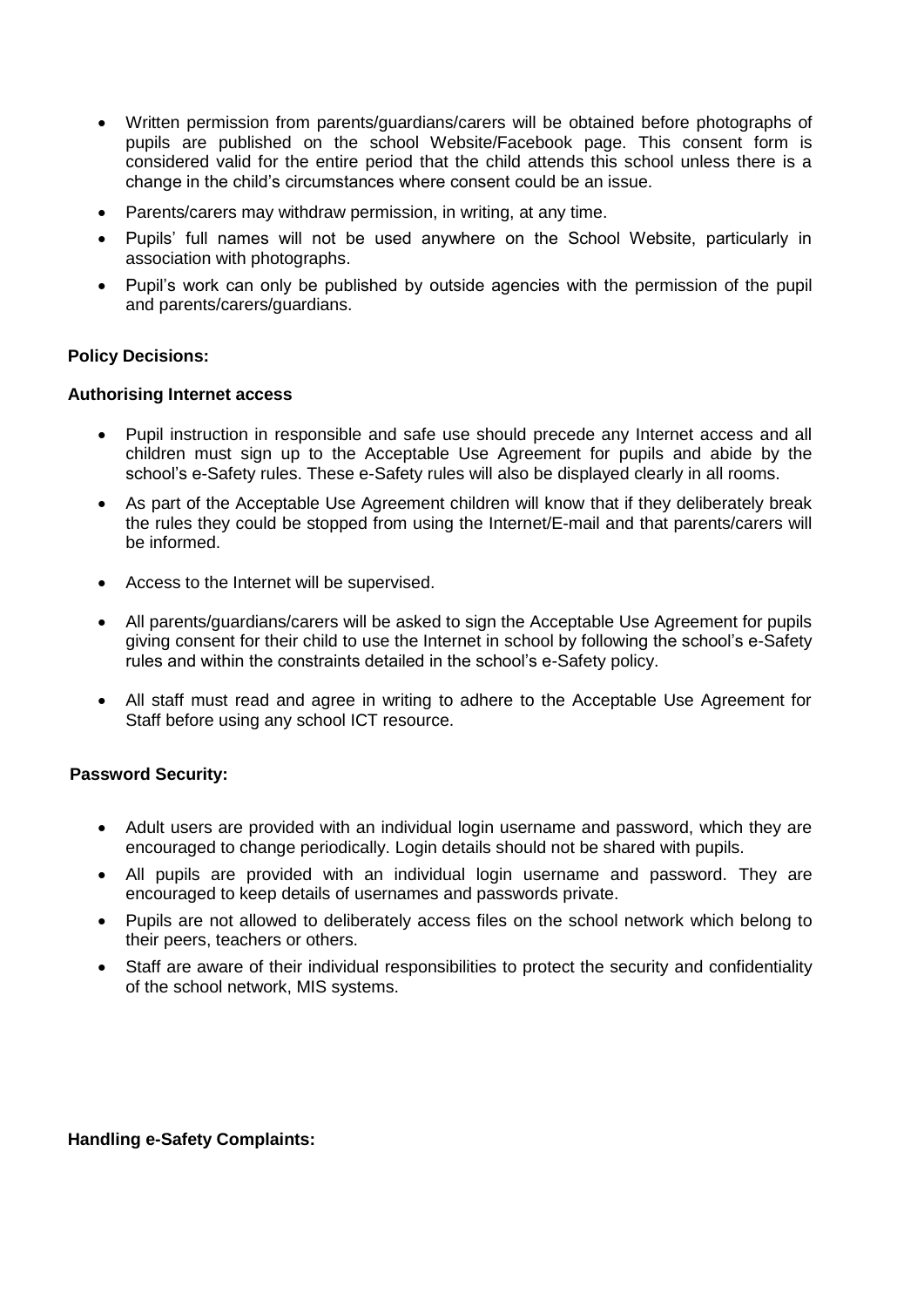- Complaints of Internet misuse will be dealt with by a senior member of staff.
- As part of the Acceptable Use Agreement children will know that if they deliberately break the rules they could be stopped from using the Internet/E-mail and that parents/carers will be informed.
- Complaints of a child protection nature will be dealt with in accordance with school child protection procedures.
- Complaints regarding cyberbullying will be dealt with in line with the school Anti-Bullying Policy.
- Pupils and parents/carers/guardians will be informed of the complaints procedure.
- Any complaint about staff misuse must be referred to the Principal and Governors.

# **Communicating the Policy:**

# **Introducing the e-Safety Policy to pupils**

 e-Safety rules will be displayed in all classrooms and the ICT suite and discussed with the pupils at the start of each year. Specific lessons will be taught by class teachers in the first term of every year and at relevant points throughout e.g. during PDMU lessons/circle times.

# **Staff and the e-Safety Policy:**

- All staff will be involved in discussions regarding e-Safety and will have a copy of the e-Safety Policy.
- Staff will be aware that Internet use can be monitored and traced to the individual. Professional conduct is essential.
- A laptop/iPad issued to a member of staff remains the property of the school. Users of such equipment should therefore adhere to school policy regarding appropriate use with regard to Internet access, data protection and use of software, both in and out of school.
- Staff are advised not to use their own personal phones or devices for contacting pupils and their families within or outside of the setting in a professional capacity. Staff will have the use of a school phone where contact with pupils or parents/carers/guardians is required

Staff should follow the guidelines below:

- Never communicate with pupils outside of school via social networking sites and chat rooms.
- Never respond to informal, social texts from pupils
- Never use personal technology to take images or videos of children

#### **Monitoring and review:**

This policy is implemented on a day-to-day basis by all school staff and is monitored by the ICT Co-ordinator.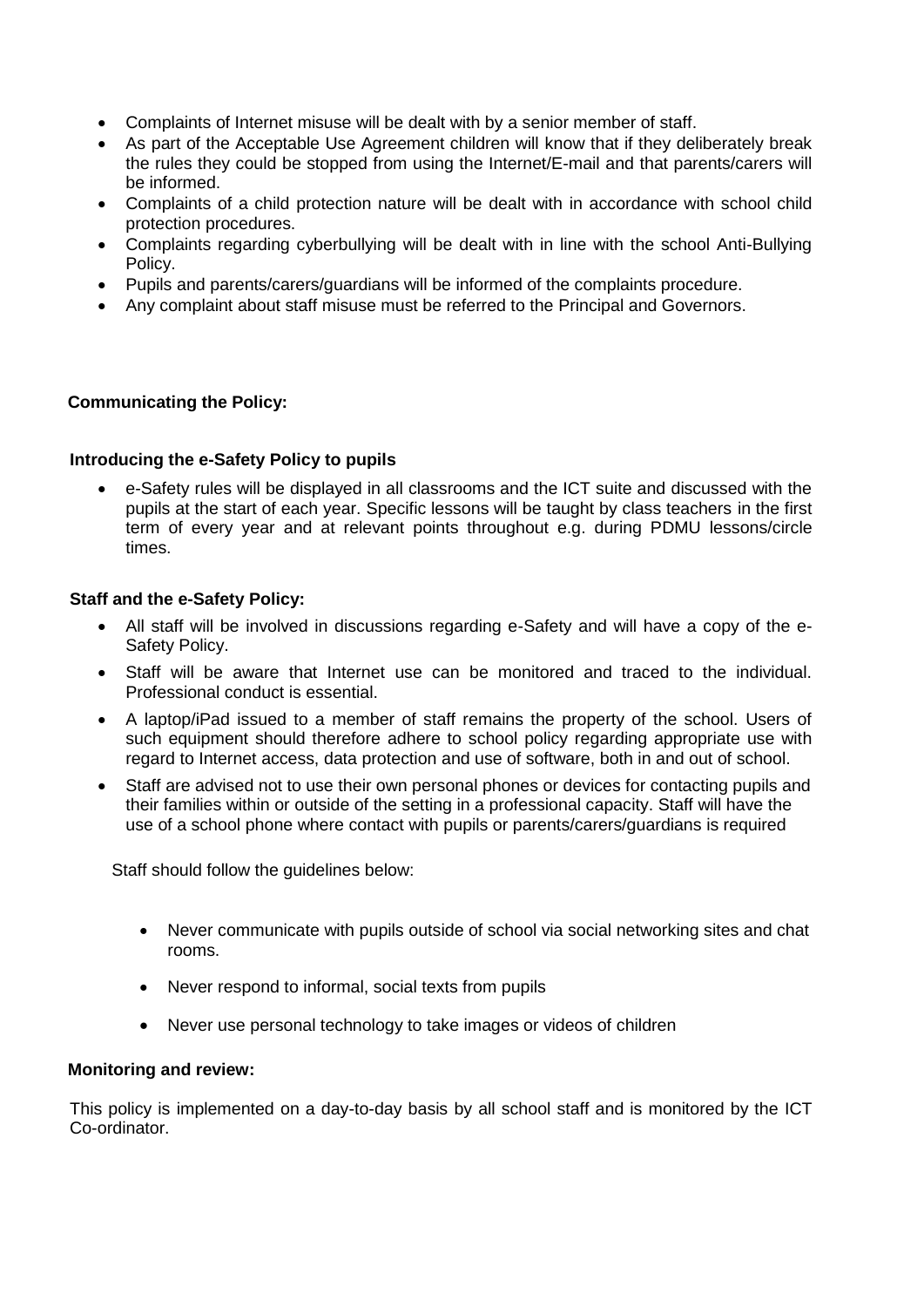This policy is the Governors' responsibility and they will review its effectiveness annually. They will do this through liaison with the ICT Co-ordinator and the Designated Child Protection/Safeguarding Co-ordinator.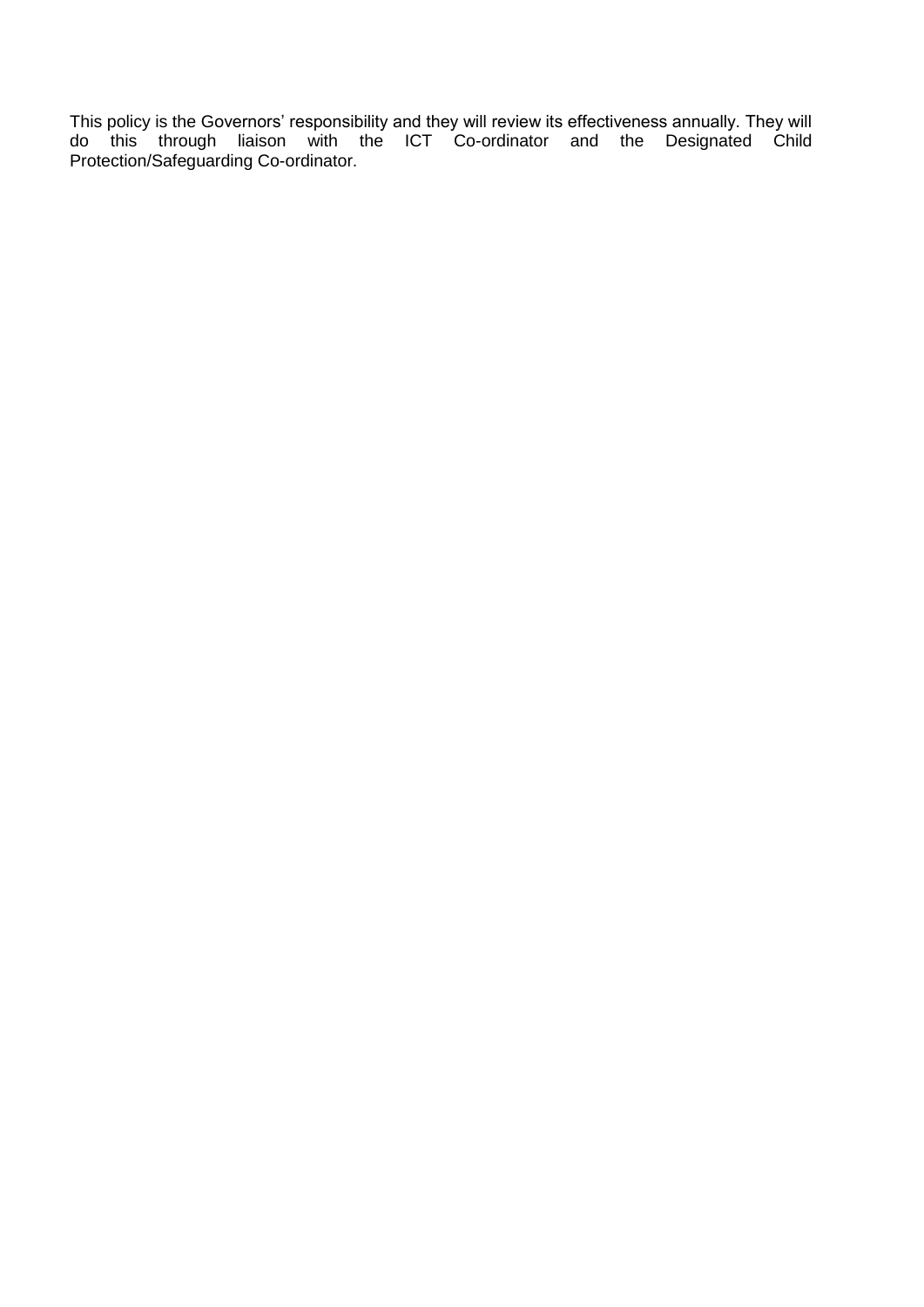# **Safety Rules for Children**

# Follow These SMART TIPS



SMART Tips from: – [https://www.childnet.com](https://www.childnet.com/)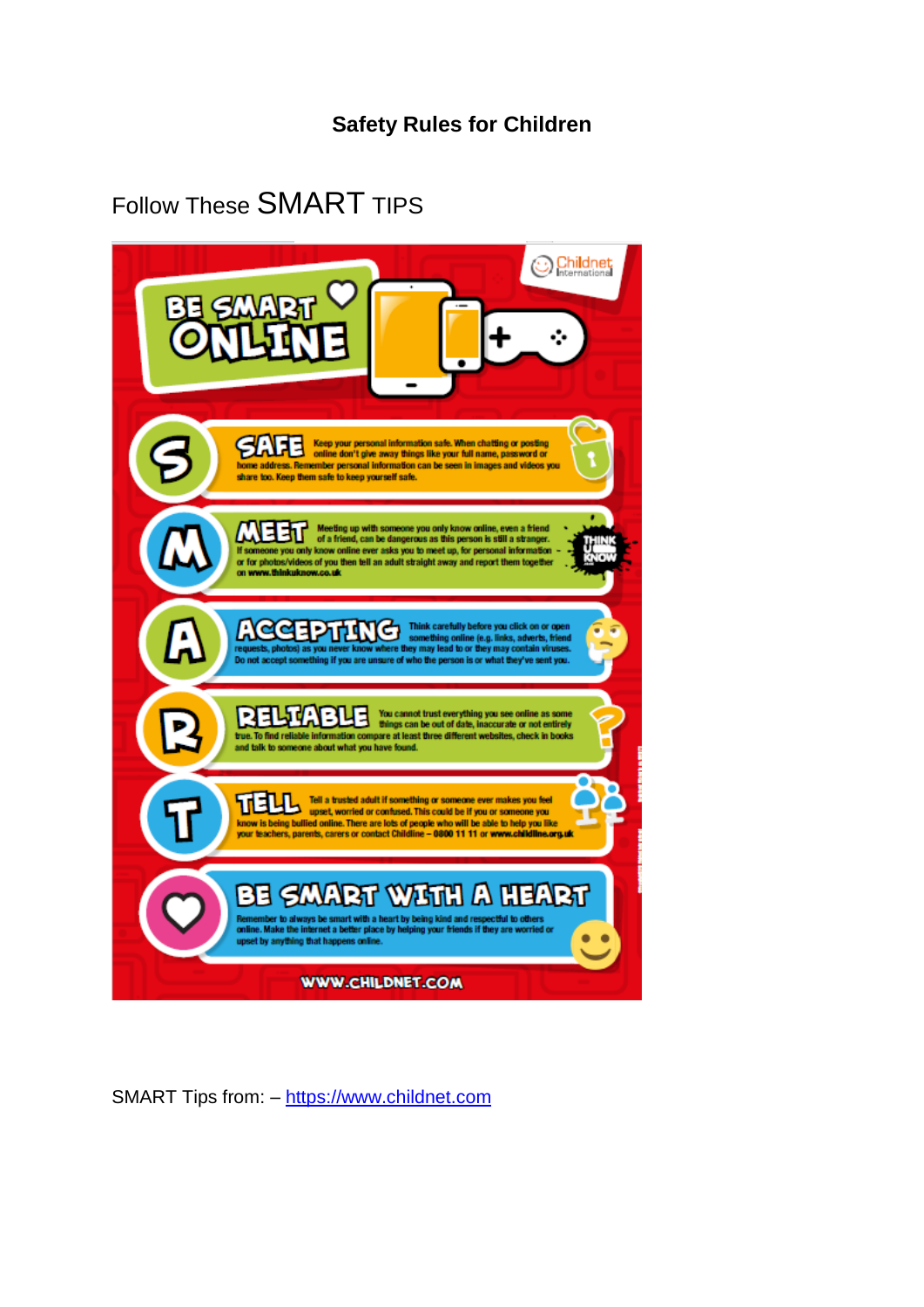# **An Acceptable Use of the Internet**

Children should know that they are responsible for making an Acceptable Use of the Internet. They must discuss and agree rules for this Acceptable Use. Parents/guardians/carers are also asked to be aware of the code of Acceptable Use and confirm that their children will follow these rules.

- On the network, I will only use my own login username and password.
- I will keep my username and password private.
- I will not access other people's files without their permission.
- I will not change or delete other people's work/files.
- I will ask permission before entering any website, unless my teacher has already approved that site.
- $\bullet$  I will use the Internet for research and school purposes only.
- I will only send e-mail which my teacher has approved. I will make sure that the messages I send are polite and responsible.
- I understand that the use of strong language, swearing or aggressive behaviour is not allowed when using e-mail etc.
- When sending e-mail I will not give my name, address or phone number or arrange to meet anyone.
- I understand that I am not allowed to enter Internet Chat Rooms while using school computers.
- If I see anything I am unhappy with or I receive messages I do not like, I will tell a teacher immediately.
- I will not bring in memory sticks or mobile devices from home to use in school unless I have been given permission by my class teacher.
- I understand that the school may check my computer files/Emails and may monitor the Internet sites that I visit.
- I
- I will always quote the source of any information gained from the Internet i.e. the web address, in the documents I produce.
- I understand that if I deliberately break these rules I could be stopped from using the Internet/E-mail and my parents/carers will be informed.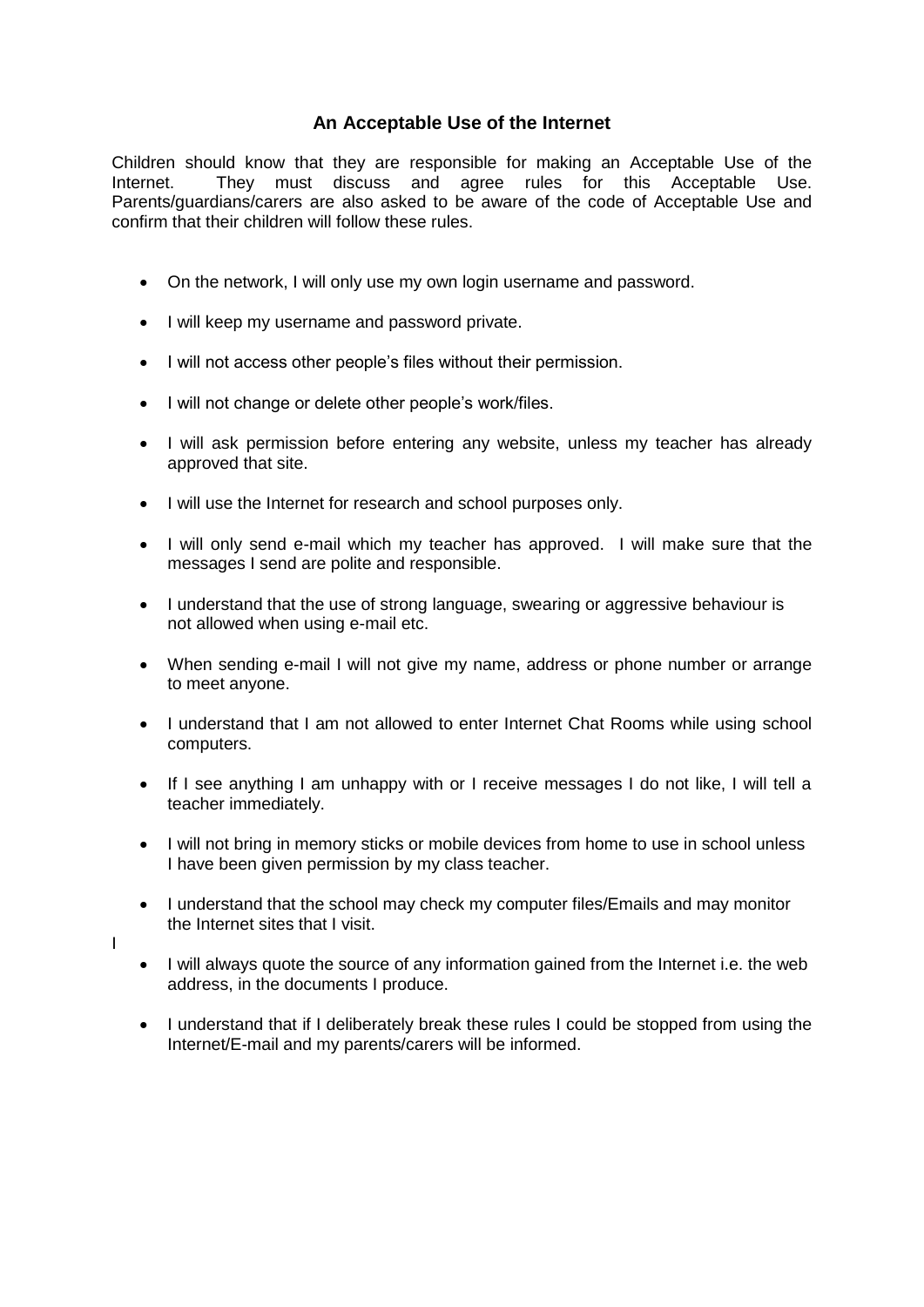# **Saint Eithne's Primary School**

#### Acceptable Use Agreement For Pupils

Please discuss the Acceptable Use rules with your child and then complete and return this form to your child's class teacher

| <b>Pupil's Name</b>                                                                                                                                                                            |  |  | <b>Class Teacher</b> |             |  |  |
|------------------------------------------------------------------------------------------------------------------------------------------------------------------------------------------------|--|--|----------------------|-------------|--|--|
|                                                                                                                                                                                                |  |  |                      |             |  |  |
| As a school user of the Internet, I agree to follow the school rules on its use. I will use the network<br>in a responsible way and observe all the restrictions explained to me by my school. |  |  |                      |             |  |  |
| <b>Pupil Name (print)</b>                                                                                                                                                                      |  |  |                      |             |  |  |
| <b>Pupil Signature</b>                                                                                                                                                                         |  |  |                      | <b>Date</b> |  |  |

| Parent's/carers/<br>guardians Name                                                                                                                                                                                                                                                                                                                                                                                                           |  |  |             |  |  |  |
|----------------------------------------------------------------------------------------------------------------------------------------------------------------------------------------------------------------------------------------------------------------------------------------------------------------------------------------------------------------------------------------------------------------------------------------------|--|--|-------------|--|--|--|
| As the parent or legal guardian of the pupil above, I give permission for my son or daughter to use<br>the Internet, including Email. I understand that pupils will be held accountable for their own<br>actions. I also understand that some of the materials on the Internet may be unsuitable and I<br>accept responsibility for setting standards for my daughter or son to follow when selecting, sharing<br>and exploring information. |  |  |             |  |  |  |
| Parent's/carers/guardians<br>Name (print)                                                                                                                                                                                                                                                                                                                                                                                                    |  |  |             |  |  |  |
| Parent's /carers/guardian<br>signature                                                                                                                                                                                                                                                                                                                                                                                                       |  |  | <b>Date</b> |  |  |  |